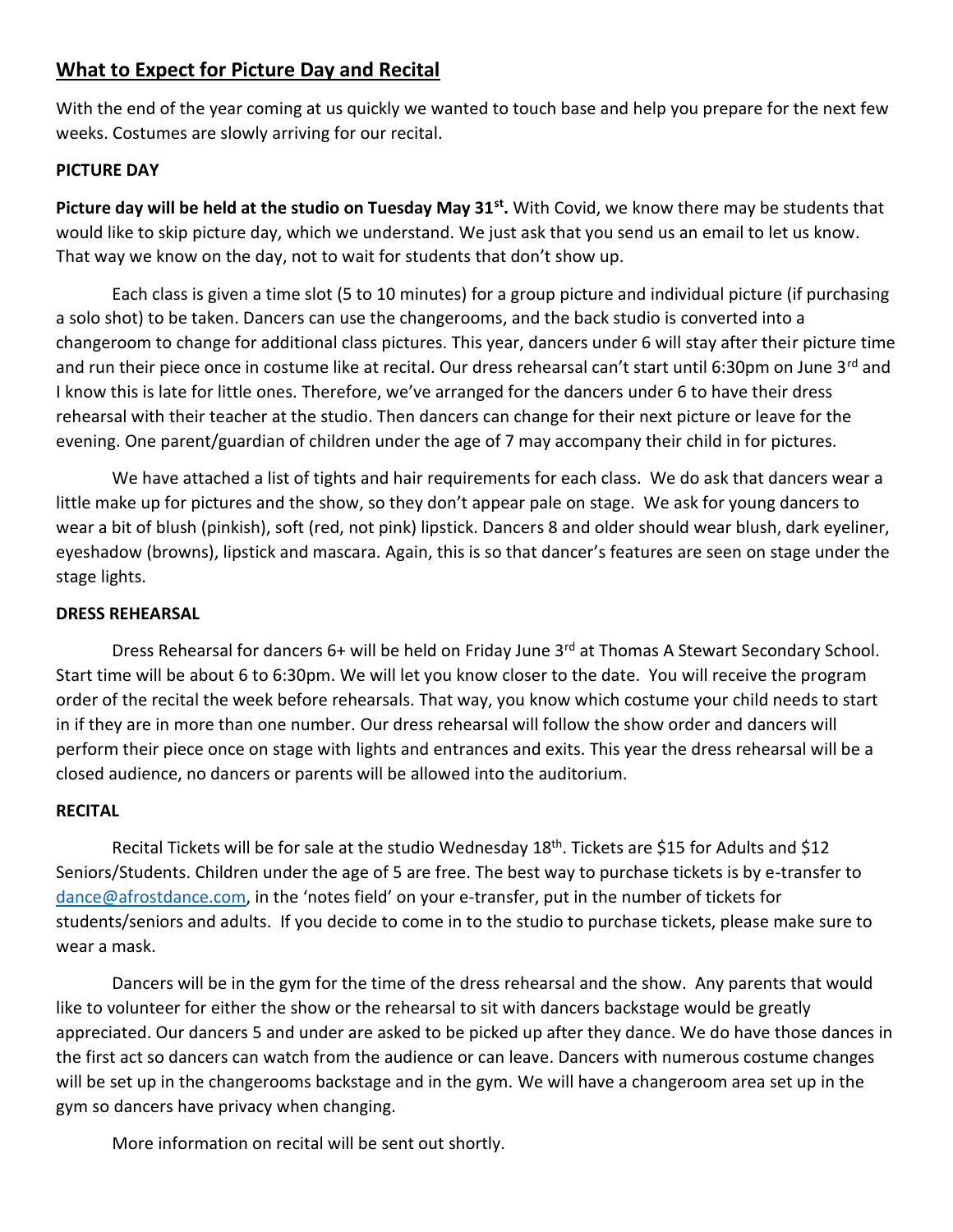## **Photography by KRISTIN GIBSON PHOTOGRAPHY**

Digital Download; the link to your pictures will be sent to you by email. Please note that prices and orders are per student, and each child should have their own order form.

Remember to bring your completed forms on picture day filled out with name, phone number and your child's class name (see picture schedule for names) and email address. If you have more than one child, you can pay on one cheque payable to the photographer. Make sure the cheque number is on your order forms.

The order form will be given directly to the photographer's assistant as your pictures are taken.

Cash (proper change required) or cheques payable to Kristin Gibson Photography will be accepted. If you have two students getting pictures, please fill out a form for each student.

If one student is in more than one class, you can use one sheet for all classes.

DIGITAL DOWNLOAD: Includes class photo and individual pose \$18 (DD's cannot be combined by family, orders are placed per student) \*Please add \$7 per additional class for individual pose and class photo to be added to your download.

Please bring the bottom portion with you on May 31<sup>st</sup> filled out. Photography by KRISTIN GIBSON PHOTOGRAPHY

|                                      | Age: |
|--------------------------------------|------|
|                                      |      |
|                                      |      |
| Class Print Pose Print or DD         |      |
|                                      |      |
|                                      |      |
|                                      |      |
|                                      |      |
| Grand Total: $\zeta$ _______________ |      |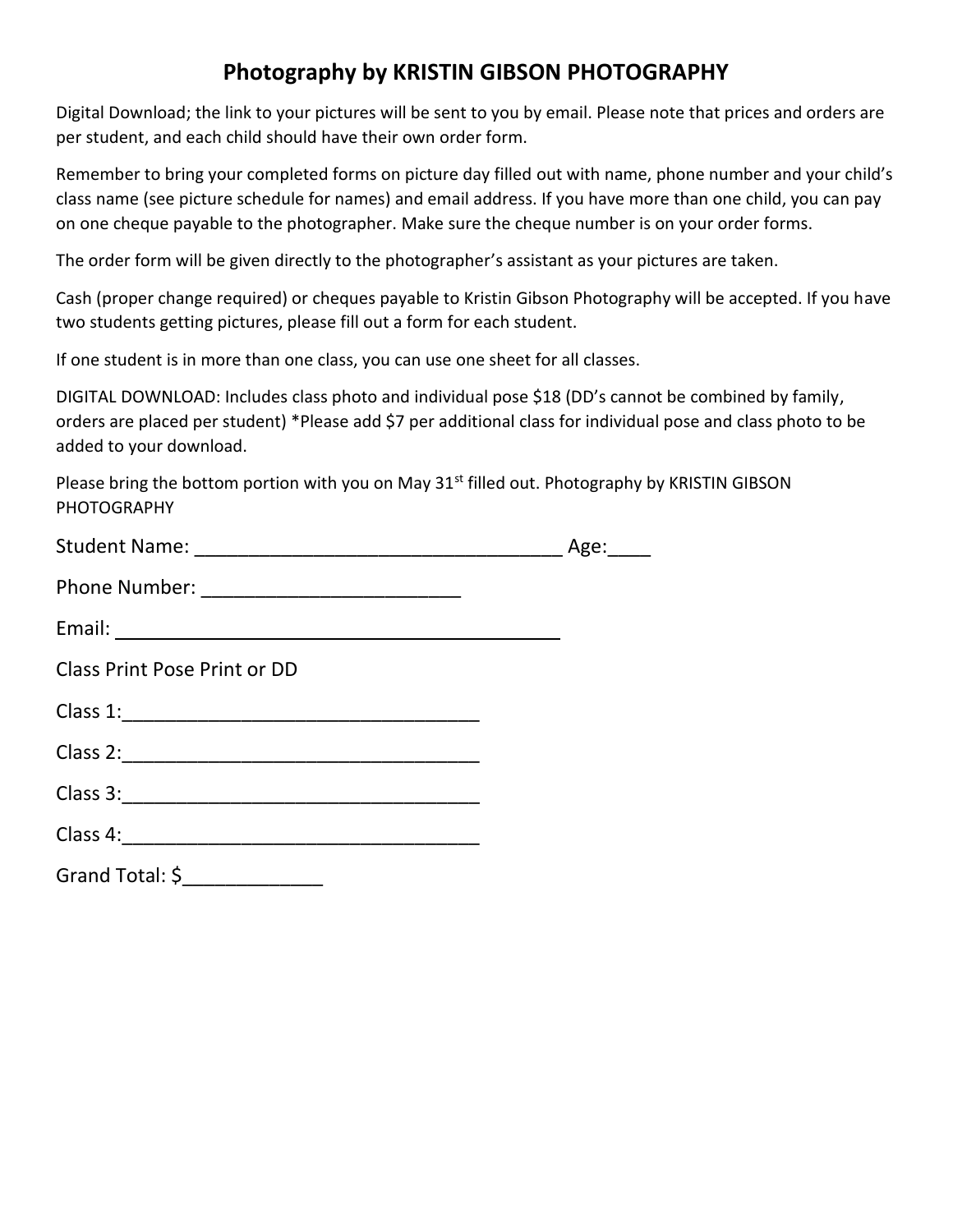# **Tuesday May 31st at the studio**

**Classes that are in bold will practice their dance immediately following their picture in the front studio.**

| <b>Time</b> | <b>Title</b>                       | <b>Class</b>                 | <b>Class Time</b>       |
|-------------|------------------------------------|------------------------------|-------------------------|
| 4:35pm      | <b>Bruno</b>                       | <b>Musical Theatre 9-11</b>  | Tuesday 6:10pm          |
| 4:45pm      | <b>Beyond my Wildest Dreams</b>    | <b>Ballet 5-6</b>            | Monday 4:30pm           |
| 4:50pm      | <b>Jitterbug</b>                   | Jazz/Tap 5-7                 | Thursday 5:40pm         |
| 4:55pm      | <b>Pretty Ballerina</b>            | <b>Ballet 3-4</b>            | <b>Wednesday 5:30pm</b> |
| 5:05pm      | J Team                             | Hip Hop 7-9                  | Friday 5:10pm           |
| 5:15pm      | <b>ABC</b>                         | <b>Tap 6-8</b>               | Friday 5:30pm           |
| 5:20pm      | <b>Touch the Sky</b>               | <b>Ballet 4-5</b>            | Thursday 5:30pm         |
| 5:25pm      | A Dream is a wish your heart makes | <b>Ballet 4-5</b>            | Saturday 10am           |
| 5:30pm      | <b>Pineapple Song</b>              | Acro Level 1                 | Tuesday 5:10pm          |
| 5:35pm      | Could have been me                 | Jazz/Hip Hop 5-6             | Monday 5:15pm           |
| 5:40pm      | Time after Time                    | Contemporary 12-14           | Tuesday 4:30pm          |
| 5:45pm      | Unstoppable                        | Acro Level 2                 | Tuesday 6:20pm          |
| 5:50pm      | Mama Mia                           | Ballet 7-8                   | Saturday 10:55am        |
| 5:55pm      | Here Comes the Sun                 | Lyrical 7-9                  | Friday 4:15pm           |
| 6:00pm      | Memories                           | <b>Ballet 12-14</b>          | Monday 5:40pm           |
| 6:05pm      | A Musical                          | Musical Theatre 15+          | Tuesday 4:30pm          |
| 6:10pm      | When Can I see you again           | Jazz 7-9                     | Friday 6:20pm           |
| 6:20pm      | Shut Up and Dance                  | Jazz 9-11                    | Friday 6:00pm           |
| 6:25pm      | Let's Go                           | Hip Hop 9-11                 | Monday 6:10pm           |
| 6:30pm      | Les Sylphides                      | Pointe 14+                   | Wednesday 4:00pm        |
| 6:35pm      | Run Away                           | Run Away                     | Contemporary 10-12      |
| 6:40pm      | This is Me                         | Ballet 9-11                  | Thursday 4:10pm         |
| 6:45pm      | A Tomorrow                         | Contemporary 15-16           | Monday 7:15pm           |
| 6:50pm      | <b>Bugle Boy</b>                   | Tap 17+                      | Wednesday 7:15pm        |
| 6:55pm      | Dance like yo Daddy                | Tap 12-14                    | Monday 4:10pm           |
| 7:00pm      | Dance with Me                      | Tap 9-11                     | Thursday 5:40pm         |
| 7:05pm      | <b>Sleeping Beauty</b>             | Ballet 15+                   | Wednesday 4:30pm        |
| 7:15pm      | <b>Tik Toc</b>                     | <b>Hip Hop 12-14</b>         | Friday 4:00pm           |
| 7:20pm      | Twist that Frown                   | <b>Musical Theatre 12-14</b> | Thursday 4:00pm         |
| 7:25pm      | Conga                              | Tap 15-16                    | Tuesday 6:10pm          |
| 7:30pm      | One                                | Acro Level 3-4               | Thursday 4:00pm         |
| 7:35pm      | Say it Right                       | Jazz 15+                     | Thursday 6:35pm         |
| 7:40pm      | Stronger                           | Hip Hop 15+                  | Wednesday 7:45pm        |
| 7:45pm      | Tribe                              | Jazz 12-14                   | Thursday 6:30pm         |
| 7:55pm      | Only a Lifetime                    | Contemporary 17+             | Wednesday 5:40pm        |